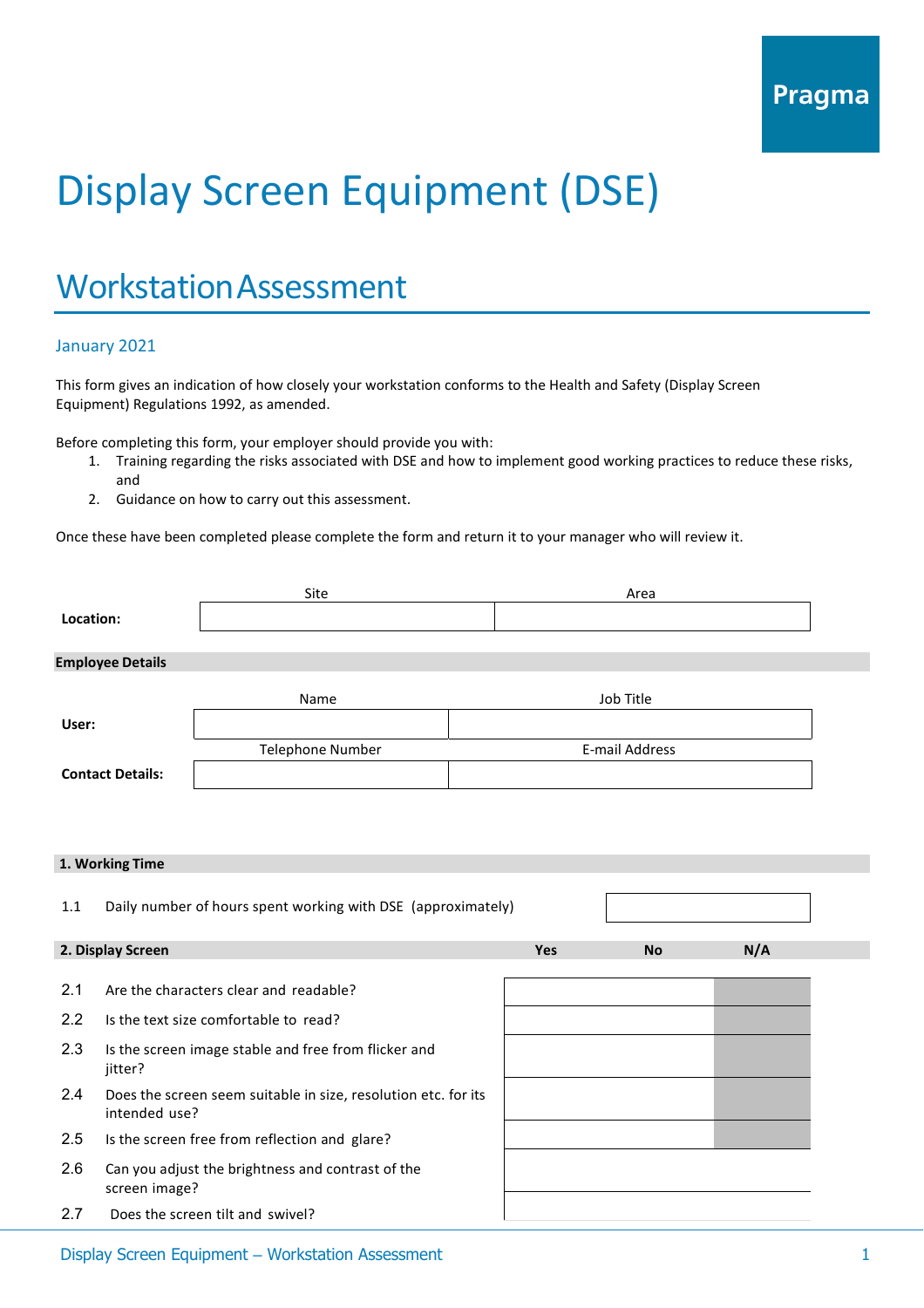## Pragma

|             | 3. Keyboard and Input Devices                                                                                  | Yes | <b>No</b> | N/A |
|-------------|----------------------------------------------------------------------------------------------------------------|-----|-----------|-----|
| 3.1         | Is the keyboard separate from the screen?                                                                      |     |           |     |
| 3.2         | Is it possible to find a comfortable keying position?                                                          |     |           |     |
| 3.3         | Is the angle of keyboard surface adjustable? (If so, are the<br>feet in good repair?)                          |     |           |     |
| 3.4         | Do you have a wrist rest, if required?                                                                         |     |           |     |
| 3.5         | Are the characters on the keys easy to read?                                                                   |     |           |     |
| 3.6         | Is there enough support for your wrist and forearm<br>when using the mouse or other input device?              |     |           |     |
| 3.7         | Is the mouse placed close to the keyboard - in easy<br>reach?                                                  |     |           |     |
| 3.8         | Is the mouse device suitable for the tasks it is used for?                                                     |     |           |     |
| 3.9         | Is the mouse speed suitable for you?                                                                           |     |           |     |
| 3.10        | Do you know how to adjust software settings for speed and<br>accuracy of the mouse?                            |     |           |     |
| 4. Software |                                                                                                                | Yes | <b>No</b> | N/A |
| 4.1         | Is the software suitable for the tasks you undertake?                                                          |     |           |     |
|             |                                                                                                                |     |           |     |
| 4.2         | Have you been trained how to use the software<br>provided?                                                     |     |           |     |
|             | 5. Chair and Furniture                                                                                         | Yes | <b>No</b> | N/A |
| 5.1         | Does the chair provide good support to the small of the<br>back?                                               |     |           |     |
| 5.2         | Is the chair stable and comfortable?                                                                           |     |           |     |
| 5.3         | Is the chair seat height adjustable?                                                                           |     |           |     |
| 5.4         | Is the angle of the chair back adjustable?                                                                     |     |           |     |
| 5.5         | Is the height of the seat back adjustable?                                                                     |     |           |     |
| 5.6         | Does the chair have castors or glides and a swivel<br>mechanism?                                               |     |           |     |
| 5.7         | Is the chair correctly adjusted?                                                                               |     |           |     |
| 5.8         | Is chair in good condition?                                                                                    |     |           |     |
| 5.9         | Are your forearms horizontal and eyes at roughly the<br>same height as the top of the monitor?                 |     |           |     |
| 5.10        | Are your feet resting flat on the floor (or a footrest)<br>without too much pressure on the backs of the legs? |     |           |     |
| 5.11        | Can you sit directly in front of the monitor and<br>keyboard?                                                  |     |           |     |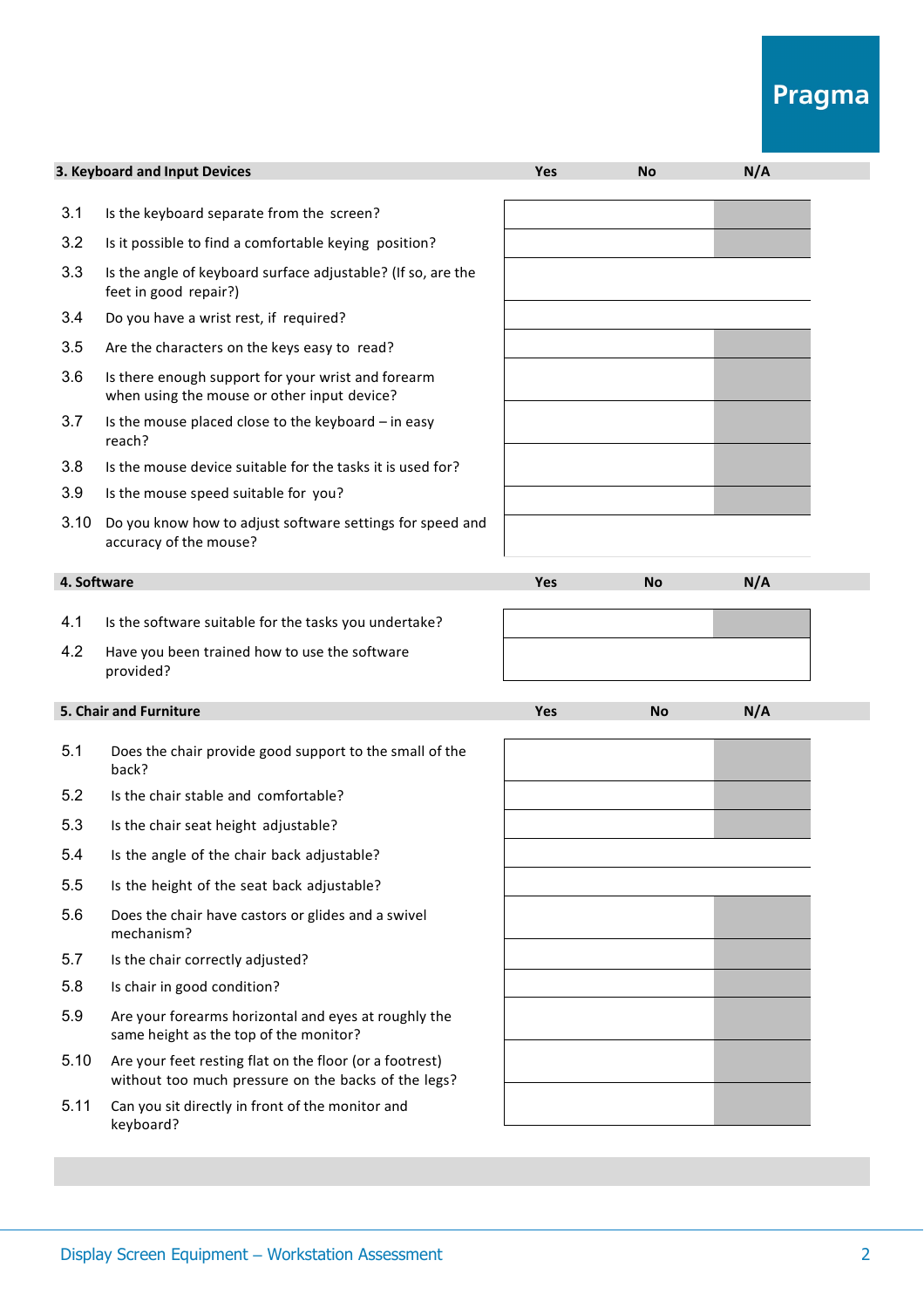## Pragma

| 5. Chair and Furniture (Continued)<br>N/A<br><b>Yes</b><br><b>No</b><br>Is there sufficient desk space for the tasks and<br>equipment?<br>Can you comfortably reach all the equipment and<br>papers you need to use?<br>Do you have a document holder provided, if<br>required?<br>Is the work surface free from glare and reflection?<br>6. Environment<br>N/A<br><b>Yes</b><br><b>No</b><br>Is the lighting level comfortable?<br>Are adjustable window coverings provided and in good<br>condition?<br>Is the temperature comfortable?<br>Are noise levels comfortable?<br>Does the air seem comfortable, i.e. not too dry?<br>Is there sufficient room to change position and vary<br>movement?<br>7. Eyesight and General Health<br>N/A<br><b>Yes</b><br><b>No</b><br>Do you know about your employer's eye and eyesight<br>testing arrangements?<br>Do you experience any musculoskeletal problems<br>(caused or made worse by the use of DSE equipment)?<br>Do you experience symptoms of work-related stress<br>(caused or made worse by the use of DSE equipment)?<br>8. Training<br>N/A<br>Yes<br><b>No</b><br>Have you been trained on the safe use and<br>adjustment of your chair, workstation and other<br>equipment?<br>Do you take regular breaks working away from the<br>monitor (5-10 minutes per hour)?<br>8.3<br>Are you aware of the health risks associated with use of<br>DSE and how to avoid them? |      |  |  |
|------------------------------------------------------------------------------------------------------------------------------------------------------------------------------------------------------------------------------------------------------------------------------------------------------------------------------------------------------------------------------------------------------------------------------------------------------------------------------------------------------------------------------------------------------------------------------------------------------------------------------------------------------------------------------------------------------------------------------------------------------------------------------------------------------------------------------------------------------------------------------------------------------------------------------------------------------------------------------------------------------------------------------------------------------------------------------------------------------------------------------------------------------------------------------------------------------------------------------------------------------------------------------------------------------------------------------------------------------------------------------------------------------------------------------|------|--|--|
|                                                                                                                                                                                                                                                                                                                                                                                                                                                                                                                                                                                                                                                                                                                                                                                                                                                                                                                                                                                                                                                                                                                                                                                                                                                                                                                                                                                                                              |      |  |  |
|                                                                                                                                                                                                                                                                                                                                                                                                                                                                                                                                                                                                                                                                                                                                                                                                                                                                                                                                                                                                                                                                                                                                                                                                                                                                                                                                                                                                                              |      |  |  |
|                                                                                                                                                                                                                                                                                                                                                                                                                                                                                                                                                                                                                                                                                                                                                                                                                                                                                                                                                                                                                                                                                                                                                                                                                                                                                                                                                                                                                              | 5.13 |  |  |
|                                                                                                                                                                                                                                                                                                                                                                                                                                                                                                                                                                                                                                                                                                                                                                                                                                                                                                                                                                                                                                                                                                                                                                                                                                                                                                                                                                                                                              | 5.14 |  |  |
|                                                                                                                                                                                                                                                                                                                                                                                                                                                                                                                                                                                                                                                                                                                                                                                                                                                                                                                                                                                                                                                                                                                                                                                                                                                                                                                                                                                                                              | 5.14 |  |  |
|                                                                                                                                                                                                                                                                                                                                                                                                                                                                                                                                                                                                                                                                                                                                                                                                                                                                                                                                                                                                                                                                                                                                                                                                                                                                                                                                                                                                                              | 5.15 |  |  |
|                                                                                                                                                                                                                                                                                                                                                                                                                                                                                                                                                                                                                                                                                                                                                                                                                                                                                                                                                                                                                                                                                                                                                                                                                                                                                                                                                                                                                              |      |  |  |
|                                                                                                                                                                                                                                                                                                                                                                                                                                                                                                                                                                                                                                                                                                                                                                                                                                                                                                                                                                                                                                                                                                                                                                                                                                                                                                                                                                                                                              | 6.1  |  |  |
|                                                                                                                                                                                                                                                                                                                                                                                                                                                                                                                                                                                                                                                                                                                                                                                                                                                                                                                                                                                                                                                                                                                                                                                                                                                                                                                                                                                                                              | 6.2  |  |  |
|                                                                                                                                                                                                                                                                                                                                                                                                                                                                                                                                                                                                                                                                                                                                                                                                                                                                                                                                                                                                                                                                                                                                                                                                                                                                                                                                                                                                                              | 6.3  |  |  |
|                                                                                                                                                                                                                                                                                                                                                                                                                                                                                                                                                                                                                                                                                                                                                                                                                                                                                                                                                                                                                                                                                                                                                                                                                                                                                                                                                                                                                              | 6.4  |  |  |
|                                                                                                                                                                                                                                                                                                                                                                                                                                                                                                                                                                                                                                                                                                                                                                                                                                                                                                                                                                                                                                                                                                                                                                                                                                                                                                                                                                                                                              | 6.5  |  |  |
|                                                                                                                                                                                                                                                                                                                                                                                                                                                                                                                                                                                                                                                                                                                                                                                                                                                                                                                                                                                                                                                                                                                                                                                                                                                                                                                                                                                                                              | 6.6  |  |  |
|                                                                                                                                                                                                                                                                                                                                                                                                                                                                                                                                                                                                                                                                                                                                                                                                                                                                                                                                                                                                                                                                                                                                                                                                                                                                                                                                                                                                                              |      |  |  |
|                                                                                                                                                                                                                                                                                                                                                                                                                                                                                                                                                                                                                                                                                                                                                                                                                                                                                                                                                                                                                                                                                                                                                                                                                                                                                                                                                                                                                              | 7.1  |  |  |
|                                                                                                                                                                                                                                                                                                                                                                                                                                                                                                                                                                                                                                                                                                                                                                                                                                                                                                                                                                                                                                                                                                                                                                                                                                                                                                                                                                                                                              | 7.2  |  |  |
|                                                                                                                                                                                                                                                                                                                                                                                                                                                                                                                                                                                                                                                                                                                                                                                                                                                                                                                                                                                                                                                                                                                                                                                                                                                                                                                                                                                                                              | 7.3  |  |  |
|                                                                                                                                                                                                                                                                                                                                                                                                                                                                                                                                                                                                                                                                                                                                                                                                                                                                                                                                                                                                                                                                                                                                                                                                                                                                                                                                                                                                                              |      |  |  |
|                                                                                                                                                                                                                                                                                                                                                                                                                                                                                                                                                                                                                                                                                                                                                                                                                                                                                                                                                                                                                                                                                                                                                                                                                                                                                                                                                                                                                              | 8.1  |  |  |
|                                                                                                                                                                                                                                                                                                                                                                                                                                                                                                                                                                                                                                                                                                                                                                                                                                                                                                                                                                                                                                                                                                                                                                                                                                                                                                                                                                                                                              | 8.2  |  |  |
|                                                                                                                                                                                                                                                                                                                                                                                                                                                                                                                                                                                                                                                                                                                                                                                                                                                                                                                                                                                                                                                                                                                                                                                                                                                                                                                                                                                                                              |      |  |  |